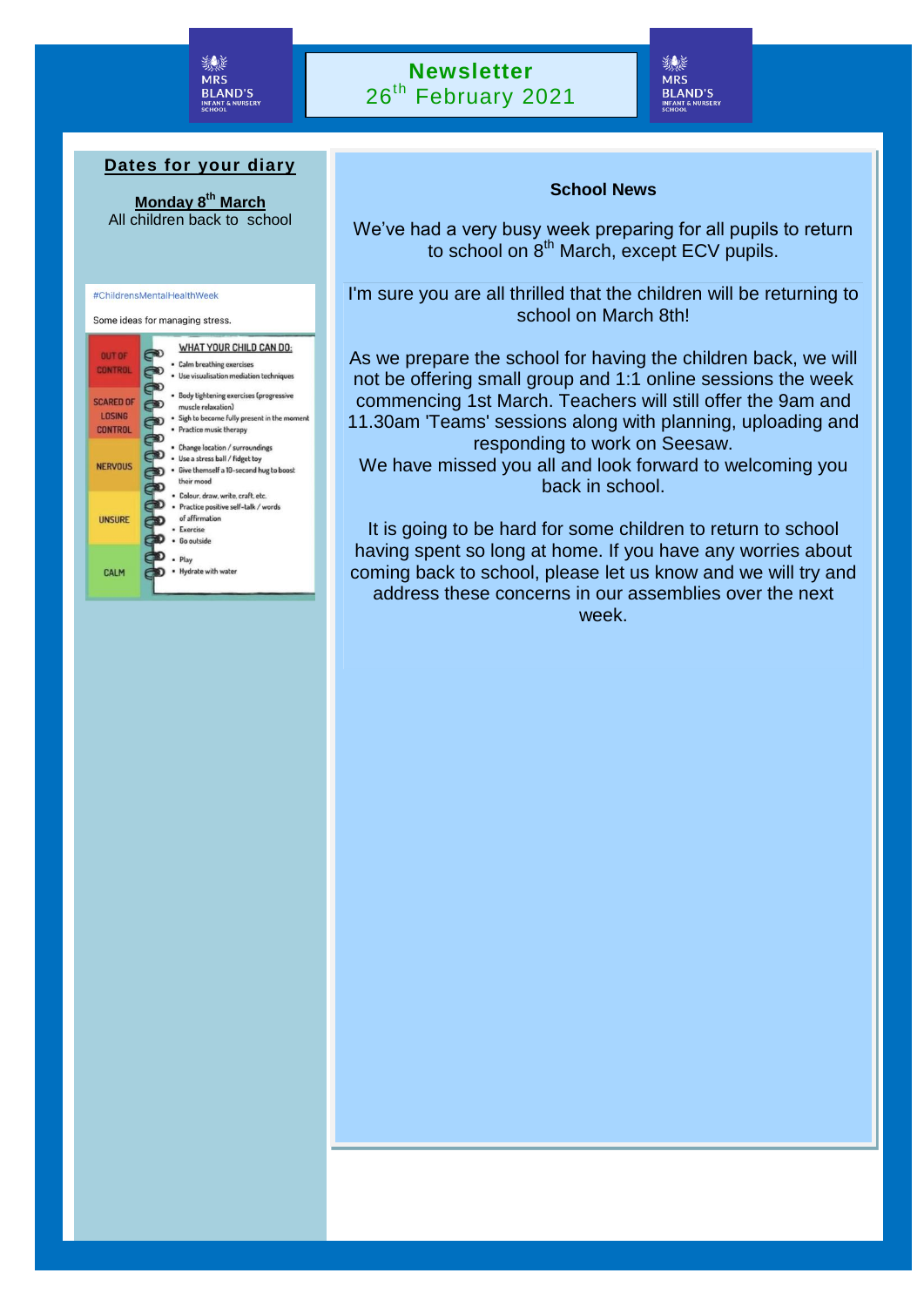#### **Little Acorns Pre-Nursery**

#### **PTA News**

To see what you may have missed out on please visit the PTA on Facebook: [https://www.faceb](https://www.facebook.com/MrsBlandsPTA) [ook.com/MrsBlandsPTA](https://www.facebook.com/MrsBlandsPTA)

#### **Get in Touch via –**

**[mrsblandspta@gmail.com](mailto:mrsblandspta@gmail.com)**

**or catch someone on the playground –**

**Loic Manneville, Claire Oakes, Ben Ash, Laura Hooke**

A very warm welcome back to all our Little Acorns.

This term our new topic is 'Are Eggs Alive?' We will be learning about different farm animals, what their young are called and what noises they make. We will be finding out how to care and look after animals and how we keep ourselves safe whist doing this. We will be investigating the changes that Spring brings too- what happens to the weather- what can we see now when we look at the trees? So, a really interesting topic for us all to enjoy.

It's really lovely to see your responses to the Seesaw activities- please do keep them coming.

Any questions or concerns over the return to nursery please don't hesitate to ask, we are very much looking forward to seeing the children after this long time away.

#### **Acorn (Nursery am and pm)**

This week we have started our 'Are eggs alive?' topic and have been learning about eggs, what eggs are used for, and all the different creatures that lay eggs. We have looked at the book 'Chickens aren't the only ones' and learned lots! We have set up a 'farm shop' in our role play area and have been making chickens! In maths, we have been counting with eggs and exploring different ways to arrange eggs in egg boxes, and comparing the 'same' amounts.

Next week we will be learning more about who lays eggs, and exploring about Jez Alborough books as part of World Book Day.

#### **Maple and Beech News (Reception)**

This week in Maths we have been continuing to learn about the different properties of items and using this knowledge to sort items in different ways such as on a Carroll diagram and sorting socks on a washing line. In Literacy the children have been reading and discussing the story 'The tiny seed' by Eric Carle. The children have helped to read the story and discussed the different events that have happened. They have drawn and labelled pictures to re-tell the story. We have also thought about how flowers grow and the different parts of a flower and used this to help us draw and label a picture of a flower. In PE we really got our hearts pumping by practising all sorts of running drills! In topic we have been exploring our new topic 'Things that grow'. We have been learning all about how plants grow from seeds and the different things they need to help them grow. The children have been growing sunflowers and we are looking forward to finding out what helped the children's sunflowers grow.

#### **Birch and Cherry (Year 1)**

Our topic this term is animals around the world. This week in English we have been learning about Sir David Attenborough and writing a biography about his life. In Maths we have been practicing our number bonds to 10 and 20, answering subtraction questions and measuring and comparing lengths and heights. In PSHE and D&T we have been thinking about healthy and unhealthy foods and where food comes from. We looked at different food packets, fruits and vegetables. In music we have listened to the Carnival of the animals, thinking about what instruments we could hear and how the animals might be moving.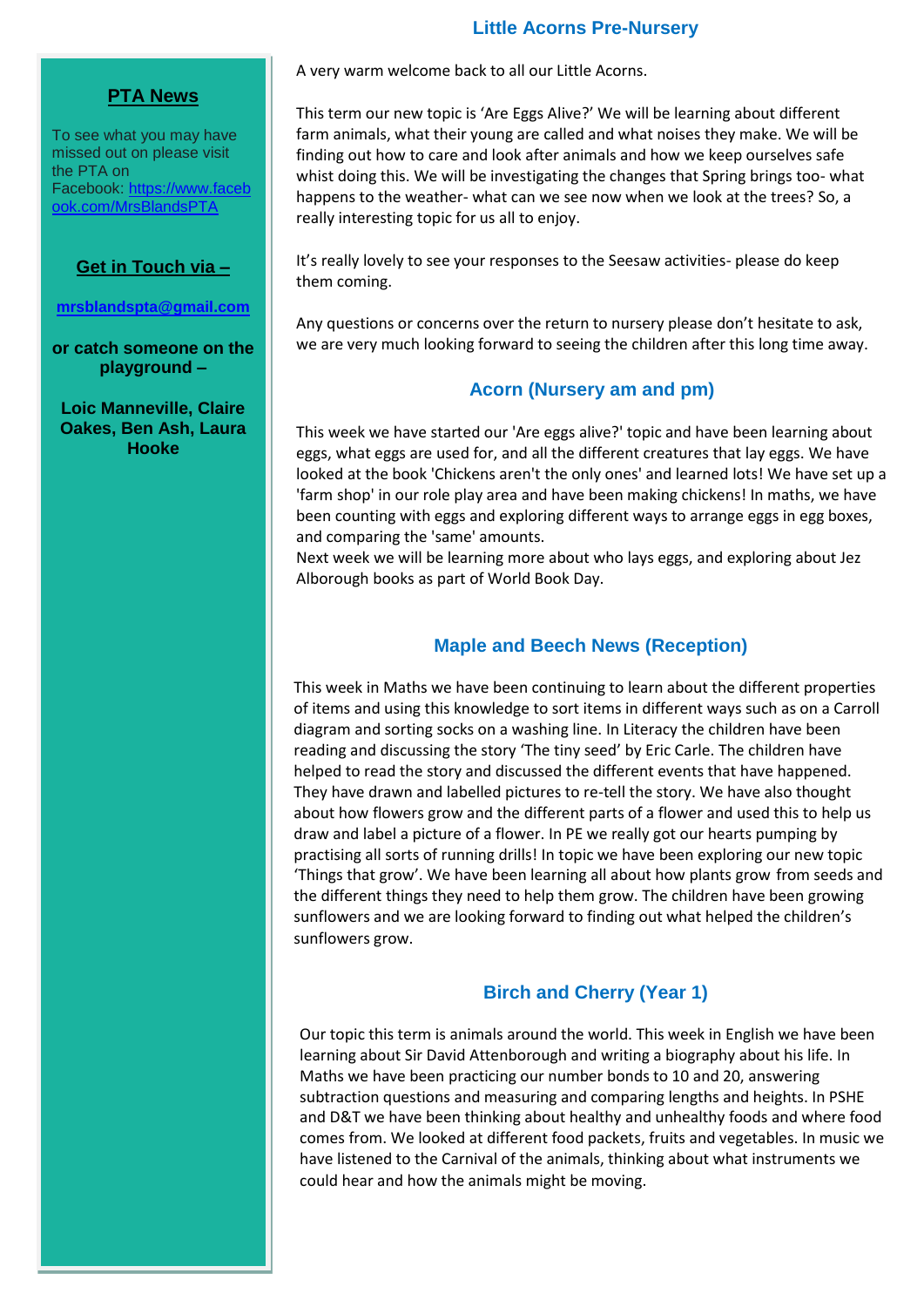#### **Hazel and Rowan News (Year 2)**

In writing this week, children have been learning all about different flowers as we have begun our new topic – The Scented Garden. They have answered questions about flowers, practiced reading and writing facts about flowers and have even created their own fact files about different flowers. In school we have been on a flower hunt and we have seen some of the lovely flowers children have found at home too!

Children have finished multiplication this week and moved on to Statistics. We have been looking at tally charts and pictograms, reading keys and scales carefully to represent data correctly. We have also been thinking about how we represent data in computing!

 In Geography, we have recapped our understanding of aerial views and children have been drawing plans of their bedrooms and objects around the house!

 favourite character if they wish and share their favourite stories!We are looking forward to World Book Day on Thursday next week where children will be able to dress up as their



#### **Covid News**

We are seeing an increase in positive cases nationally, so to continue to keep the school community safe could all parents, who are not exempt, please wear masks whilst dropping off and collecting your children at school.

**If you or your child are showing Coronavirus symptoms and have a Covid test, the whole family bubble must isolate until the test result is received back. Please do not come into school if you or your children are showing any of the symptoms.**